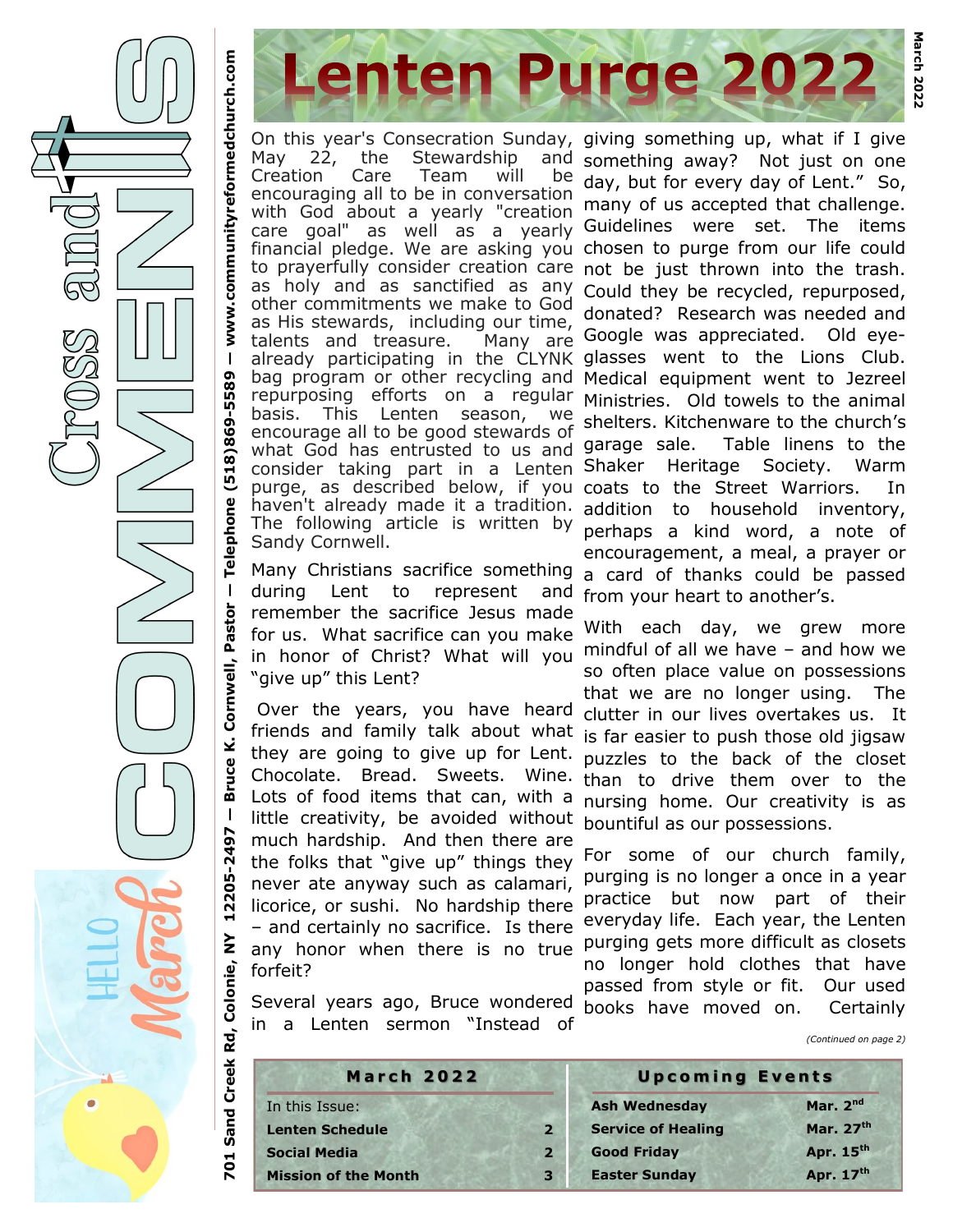

COMMUNION  $\sim$  MARCH 6 10 AM

SERVICE OF HEALING  $\sim$  MARCH 27 10 AM

COMMUNION  $\sim$  APRIL 3 10 AM

PASSION (PALM) SUNDAY ~ APRIL 10 10 AM

**GOOD FRIDAY**  $\sim$  **APRIL 15** 7 PM

EASTER  $\sim$  APRIL 17 10 AM

#### **All services will be available in-person and live-streamed on Zoom**

## **Service of Healing**

*Filled with compassion, Jesus reached out his hand and touched the man.*

Mark 1:41

## **Sunday, March 27th at 10 AM**

This special Lenten worship service calls upon Our Lord who is the Great Physician to touch us with his healing hand and anoint us with his soothing oil.

For those worshipping in person, there will be anointing with oil in the midst of our ordained elders and pastor.

For those worshipping at home, if you would like to be prayed for during this service, please send your name to Bruce at brucekcornwell@gmail.com or Sandy at crccsandy@gmail.com. Only your name, no personal details, will be shared with the worshippers.

# **SOCIAL MEDIA**

Social Media is an incredible tool that has emerged over the past 20 years. It tends to get a negative reputation for people's poor behavior and the ease of sharing misinformation. But did you know it can be an incredible evangelical tool?

As Bruce so eloquently pointed out in his February  $6<sup>th</sup>$ , sermon, evangelism is not about recruiting new members to fill seats or grow our financials. Evangelism is about spreading the Word and Love of God with others – helping to quide them on (or even begin!) their faith walk.

The Thought for Today is shared on our Twitter page every morning. By retweeting, you could provide comfort or encouragement (or a smile!) to another. Our Instagram and Facebook pages are very active with ways to help others in need, information on the marginalized and disenfranchised, prayers, and our weekly worship service. Every "share" or even "like" can help reach people who are unaffiliated with our church, but whose lives can be enriched by the information shared. At the time this article is being written, a prayer shared on our Facebook page has reached over 1,000 people – 1,000 people lifting up a community in pain, touching souls that are hurting, and sharing God's love. I encourage you to follow our social media accounts and, if you feel comfortable, to share content that is meaningful to you.

> You can find us on Facebook: @ColonieReformed, on Instagram: colonie\_reformed, and on Twitter: @ColonieReformed.

*Lenten Purge 2020 (Continued from page 1)*

over the past two years, the world has changed for us all. We look at life differently and many priorities have changed. It has been a time letting go of so much and focusing on what is truly important and needed.

So we challenge you this Lenten season: What can YOU give away?

The Stewardship and Creation Care Team

Ellen Buono, Lou Ann Connelly, Linda Murphy and Jessica Kaercher